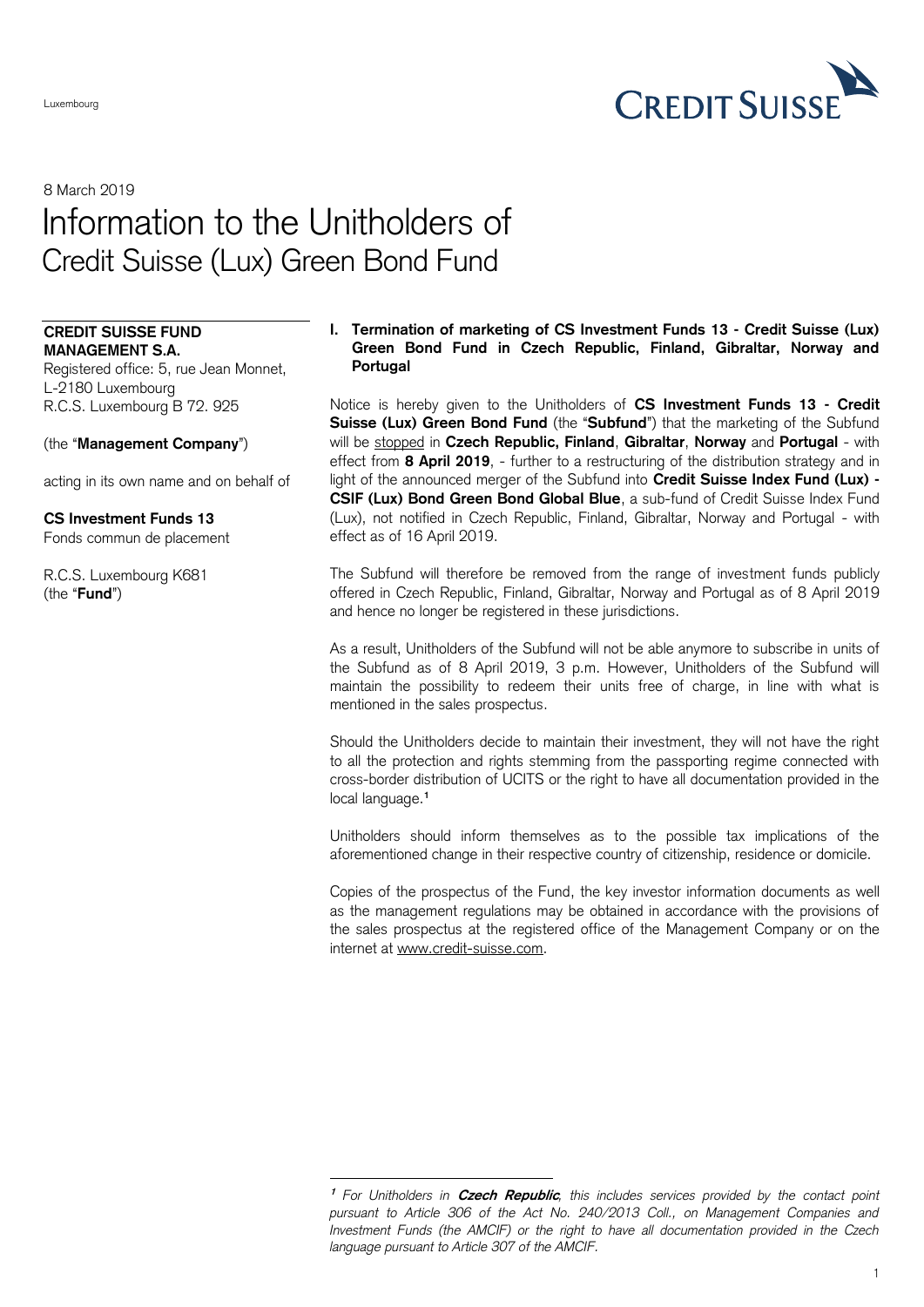

### **II. Merger of CS Investment Funds 13 - Credit Suisse (Lux) Green Bond Fund into Credit Suisse Index Fund (Lux) - CSIF (Lux) Bond Green Bond Global Blue**

Notice is hereby given to the Unitholders of the subfund **Credit Suisse (Lux) Green Bond Fund** (the "**Merging Subfund**"), a subfund of **CS Investment Funds 13** (the "**Fund**") that the board of director of the Management Company has decided to merge the Merging Subfund into **CSIF (Lux) Bond Green Bond Global Blue** (the "**Receiving Subfund**"), an unlaunched subfund of **Credit Suisse Index Fund (Lux)** (the "**Company**"), in accordance with article 1(20)(a) and the provisions of Chapter 8 of the Luxembourg law of 17 December 2010 relating to undertakings for collective investment, by transferring all the assets and liabilities of the Merging Subfund to the Receiving Subfund effective as at **16 April 2019** (the "**Merger**").

Accordingly, in exchange for the transfer of the assets and liabilities of the Merging Subfund the Receiving Subfund shall issue shares without charge and the Unitholders of the Merging Subfund will receive shares in the Receiving Subfund as follows:

| <b>Merging Subfund</b>                                        |              |                            |                                |                                    |                     |                                                                          | <b>Receiving Subfund</b>                         |                            |                             |                   |                                |                               |                     |                     |                                                  |
|---------------------------------------------------------------|--------------|----------------------------|--------------------------------|------------------------------------|---------------------|--------------------------------------------------------------------------|--------------------------------------------------|----------------------------|-----------------------------|-------------------|--------------------------------|-------------------------------|---------------------|---------------------|--------------------------------------------------|
| CS Investment Funds 13<br>Credit Suisse (Lux) Green Bond Fund |              |                            |                                |                                    |                     | Credit Suisse Index Fund (Lux)<br>CSIF (Lux) Bond Green Bond Global Blue |                                                  |                            |                             |                   |                                |                               |                     |                     |                                                  |
| Class<br>(Currency)                                           | <b>ISIN</b>  | <b>Type</b><br>οf<br>Unit* | Max.<br><b>Sales</b><br>Charge | Max.<br>Adj. Net<br>Asset<br>Value | Max.<br>Mgmt<br>Fee | Ongoing<br>Charge                                                        | Synth.<br><b>Risk and</b><br>Reward<br>Indicator | <b>Class</b><br>(Currency) | <b>ISIN</b>                 | Type of<br>Share* | Max.<br><b>Sales</b><br>Charge | Max<br>Mgmt<br>Service<br>Fee | Max.<br>Mgmt<br>Fee | Ongoing<br>Charge** | Synth.<br><b>Risk and</b><br>Reward<br>Indicator |
| <b>BUSD</b>                                                   | LU1582334287 |                            |                                | ACC 5.00% 2.00%                    | $.00\%$             | $.22\%$                                                                  | 3                                                |                            | FB USD LU1871079973         | <b>ACC</b>        | n/a                            |                               | $0.09\%$ 0.15%      | 0.24%               | 4                                                |
| <b>BH EUR</b>                                                 | LU0230911603 |                            |                                | ACC 5.00% 2.00%                    | 1.00%               | 1.18%                                                                    | 3                                                |                            | <b>FBH EURILU1914373144</b> | <b>ACC</b>        | n/a                            | $0.19\%$ $0.15\%$             |                     | 0.34%               | 4                                                |
| <b>EBH EUR</b>                                                | LU0533765334 |                            |                                | ACC 3.00% 2.00% 0.50% 0.75%        |                     |                                                                          | 3                                                |                            | <b>QBH EURILU1914373227</b> | <b>ACC</b>        | n/a                            | 0.07% 0.15%                   |                     | 0.22%               | 4                                                |
| <b>UBH EUR</b>                                                | LU1144407282 |                            |                                | ACC 5.00% 2.00% 0.75% 0.79%        |                     |                                                                          | 3                                                |                            | FBH EUR LU1914373144        | <b>ACC</b>        | n/a                            | $0.19\%$ $0.15\%$             |                     | 0.34%               | 4                                                |

\*ACC=accumulating

\*\*The ongoing charge figure of the Receiving Subfund is based on estimated expenses.

Unitholders of the Merging Subfund should note the differences between the Merging Subfund and the Receiving Subfund, as well as between the units in the Merging Subfund and the corresponding shares in the Receiving Subfund, as detailed in the table above and in **Appendix I** to this notice. For instance, shares in the Receiving Subfund sometimes differ from the respective units of the Merging Subfund in terms of applicable fees, costs and charges, synthetic risk and reward indicator and hedging policy.

Also, the Unitholders of the Merging Subfund should note that as a result of the Merger they will become Shareholders of the Company and consequently obtain voting rights in the Company. More generally, Unitholders should be aware of the different legal form of the Fund and the Company and note the resulting differences in terms of governance structure.

As part of the Merger, the portfolio of the Merging Subfund will be rebalanced. Any securities held by the Merging Subfund that are not components of the benchmark of the Receiving Subfund will be sold. This portfolio rebalancing will take place between the date on which the Merging Subfund is closed for redemptions, as specified below, and the Effective Date. After the Effective Date, the portfolio will be completed with additional benchmark components, and the relative weights of the securities will be matched with the composition of the benchmark. Investors in the Merging Subfund should note that transaction costs related to these adjustments will be borne by the Merging Subfund.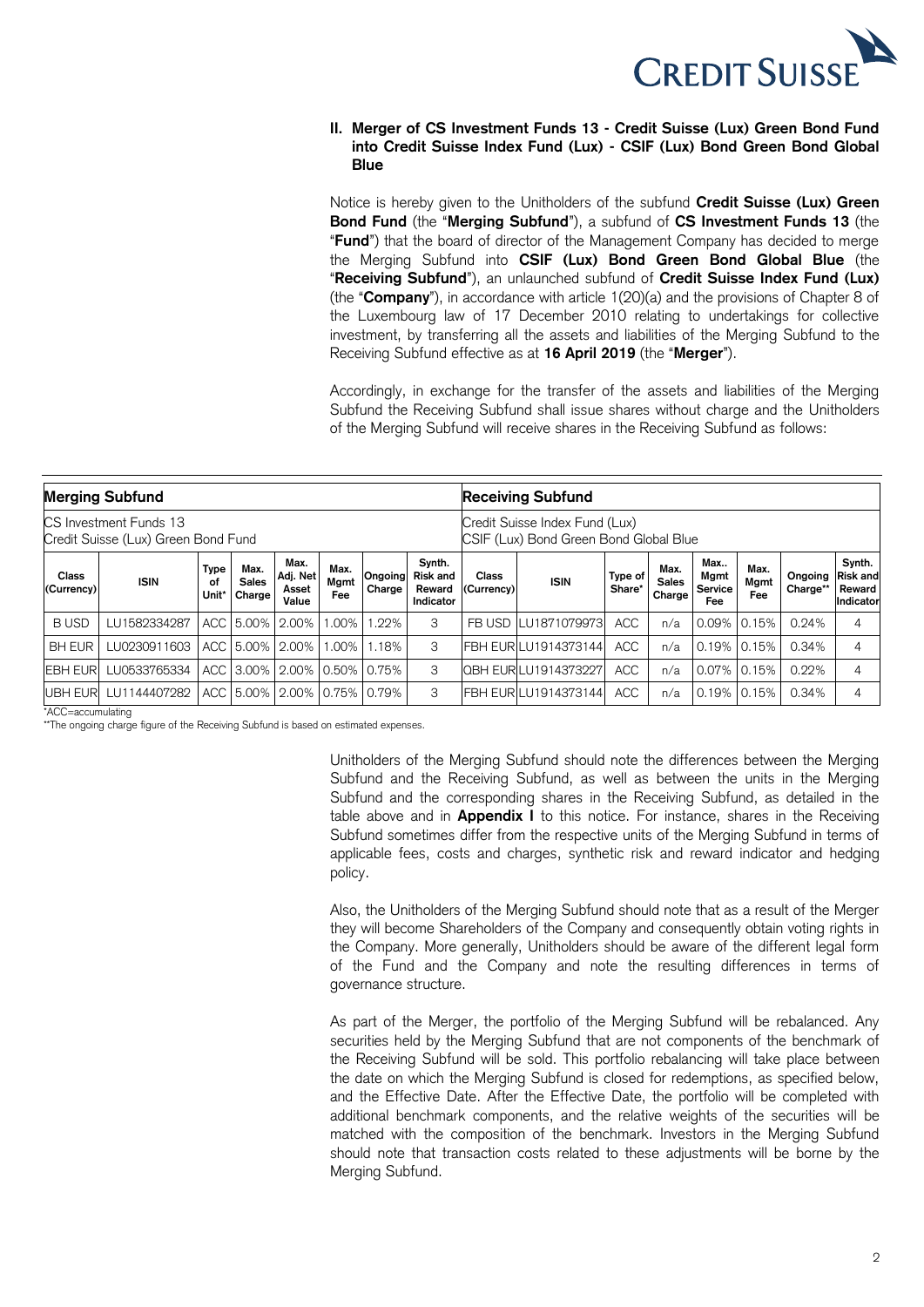

The resolutions to merge the Merging Subfund into the Receiving Subfund were passed in the Unitholders' interest, the intention being to streamline the existing product range of Credit Suisse. The Receiving Subfund has the same benchmark as the Merging Subfund. The Merger will allow the passively managed Receiving Subfund to be launched as a more cost-efficient alternative to the actively managed Merging Subfund, and it is expected that higher investor demand for the Receiving Subfund will increase the asset base of the Receiving Subfund ensuring that its assets can be managed more efficient and at lower cost than is currently the case for the Merging Subfund. The impact on the Unitholders as a result of the Merger will be limited given the relative similarities between the merging subfunds.

Unitholders of the Merging Subfund should note the resulting differences in terms of ongoing charges, as indicated in the above table. Unitholders' attention is drawn to the fact that shares in the Receiving Subfund sometimes differ from the respective units of the Merging Subfund in terms of distribution policy. More information about the features of the shares of the Receiving Subfund can be found in the prospectus of Credit Suisse Index Fund (Lux), under Chapter 2 "Credit Suisse Index Fund (Lux) – Summary of Share Classes" and Chapter 5 "Investment in Credit Suisse Index Fund (Lux)".

For more details on the Receiving Subfund, Unitholders of the Merging Subfund are kindly invited to read **Appendix I** as well as the Key Investor Information Documents (KIID) of the Receiving Subfund which may be obtained free of charge from or may be requested at the registered office of the Management Company.

All costs of the Merger (with the exception of any dealing costs, audit costs, other miscellaneous costs and transfer taxes on the assets associated with the transfer of assets and liabilities and the custody transfer costs) will be borne by the Management Company, including legal, accounting, stamp duty and other administrative expenses.

The issue of units in the Merging Subfund will be suspended with effect as from 9 March 2019. Accordingly, subscription and conversion applications in the Merging Subfund will be accepted up to 3.00 p.m. CET on 8 March 2019. Unitholders of the Merging Subfund will be able to redeem units of the Merging Subfund until 8 April 2019, i.e. redemption and conversion applications can be submitted up to 3 p.m. CET on 8 April 2019 and will be handled free of charge.

The exchange of units and shares will be effected on the basis of the net asset values calculated on 16 April 2019 based on the closing prices of 15 April 2019 and be published as soon as practicable. Fractions of shares in the Receiving Subfund may be issued down to three decimal places.

Unitholders of the Merging Subfund who have not submitted their units for redemption until 3 p.m. CET on 8 April 2019 will be allocated the corresponding shares in the Receiving Subfund on 16 April 2019 with value date 17 April 2019.

Following the Merger, shares of the Receiving Subfund can be subscribed and accepted for redemption on any banking day in Luxembourg as provided in the Company's prospectus.

PricewaterhouseCoopers, Société Coopérative, with registered office at 2, rue Gerhard Mercator, L-2182 Luxembourg, Grand Duchy of Luxembourg, has been appointed by the Management Company as the independent auditor in charge of preparing a report validating the conditions foreseen in the Luxembourg law of 17 December 2010 on undertakings for collective investment for the purpose of the Merger.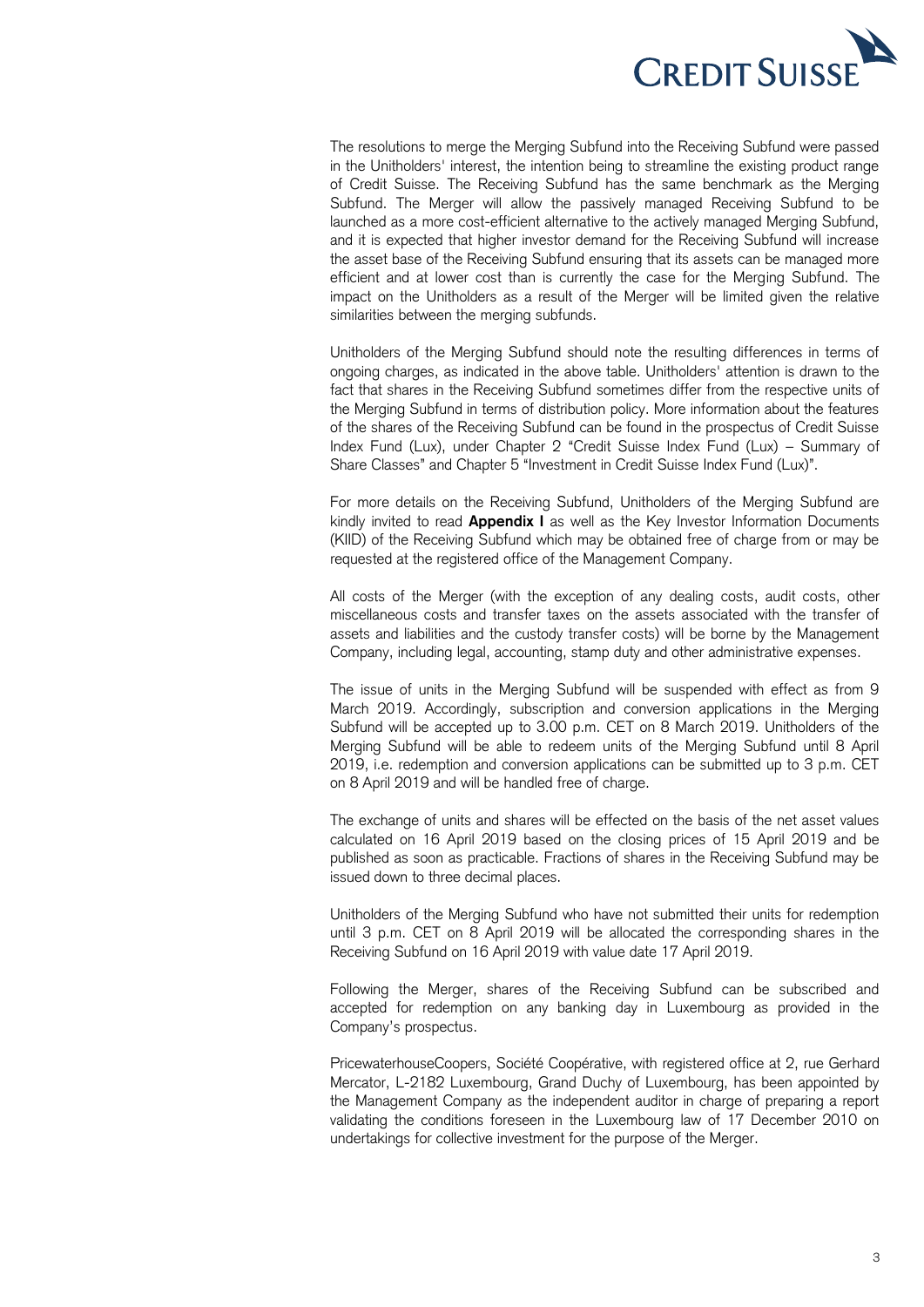

Unitholders of the Merging Subfund should note that the latest version of the prospectus and the relevant Key Investor Information Documents as well as the copy of the Common Terms of Merger adopted by the Management Company and the Company in relation to the Merger, a copy of the certificate issued by the depositary of the Company and the Fund in relation to the Merger and a copy of the auditor reports to validate the conditions foreseen in the Luxembourg law of 17 December 2010 on undertakings for collective investment for the Merger, the latest annual and semi-annual reports as well as the management regulations of the Fund and the articles of incorporation of the Company, may be obtained free of charge from or may be requested at the registered office of the Management Company.

Unitholders should inform themselves as to the possible tax implications of the aforementioned Merger in their respective country of citizenship, residence or domicile.

Unitholders of the Merging Subfund who do not agree with the forthcoming Merger described above have the option of redeeming all or part of their units free of charge until 3 p.m. CET on 8 April 2019. Any redemption applications in the Merging Subfund received after 3 p.m. on 8 April 2019 will not be processed. In accordance with the terms of the Company's prospectus, any such redemption requests in the Receiving Subfund should be submitted to their transfer agent i.e., Credit Suisse Fund Services (Luxembourg) S.A. with registered office at 5, rue Jean Monnet, L-2180 Luxembourg, Grand-Duchy of Luxembourg, on or after 16 April 2019.

Unitholders of the Merging Subfund should note that, once the above change enters into effect, the new prospectus of the Company, the key investor information documents, the latest annual and semi-annual reports as well as the articles of incorporation may be obtained at the registered office of the Company in accordance with the provisions of the prospectus.

These documents are also available on [www.credit-suisse.com.](http://www.credit-suisse.com/)

Luxembourg, 8 March 2019

The Board of Directors of the Management Company, on behalf of the Fund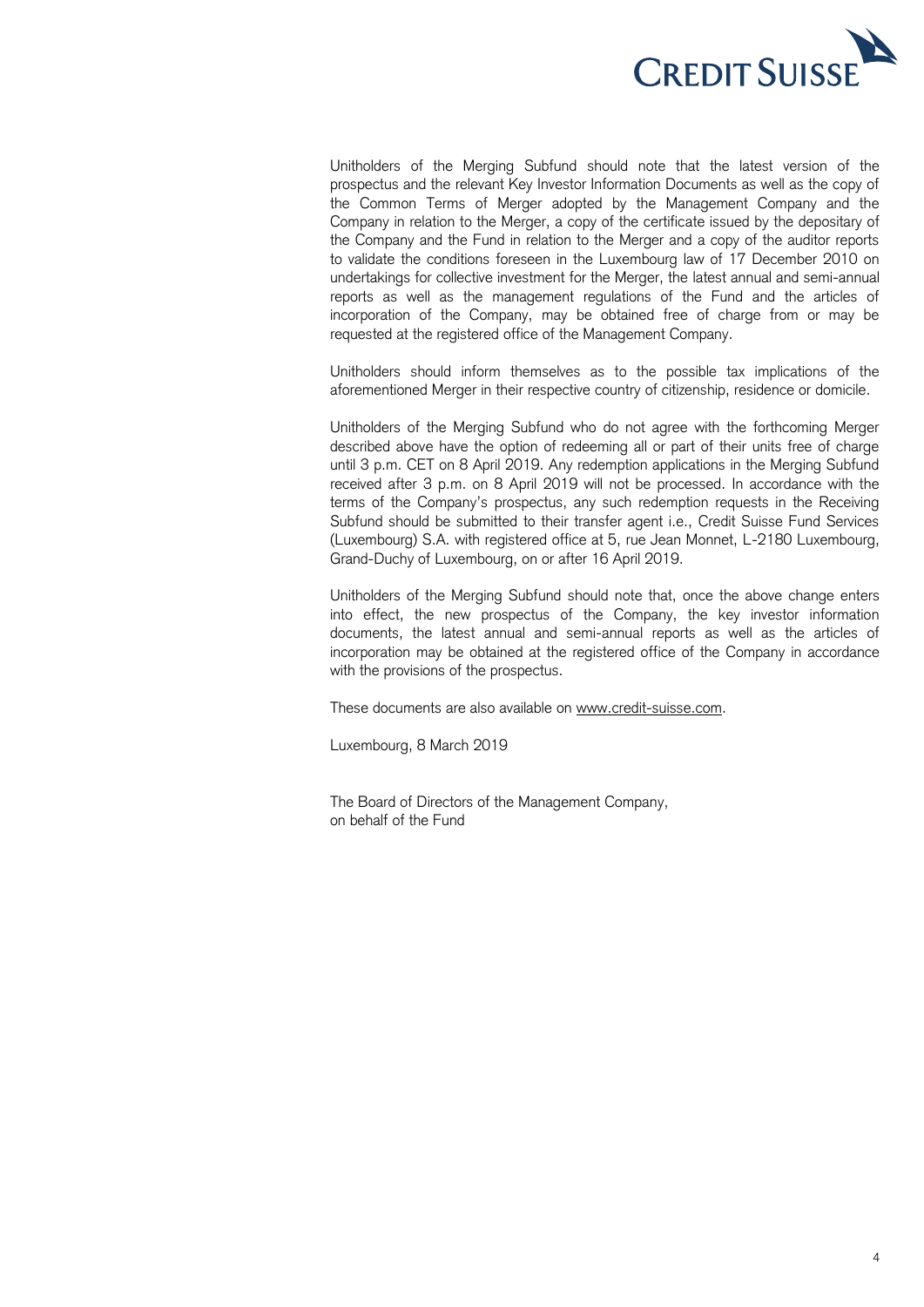

## **Appendix I**

## **Main differences between the Merging Subfund and the Receiving Subfund**

|                                       | <b>Merging Subfund</b>                                                                                                                                                                                                                                                                                                                                                                                                                                                                                                                                                                                                                                                                                                                                                                                                                                                                                                                                                                                                                                                                                                                                                                                                                                                                                                                                                                                                                                                                                                                                                                                                                                                                                                                                                                                                                                                                                                                                                                                                                                                                                                           | <b>Receiving Subfund</b>                                                                                                                                                                                                                                                                                                                                                                                                                                                                                                                                                                                                                                                                                                                                                                                                                                                                                                                                                                                                                                                                                                                                                                                                                                                                                                                                                                                                                                                                                                                                                                                                                                                                                                                                                                                                                                                                                                                                                                                                  |
|---------------------------------------|----------------------------------------------------------------------------------------------------------------------------------------------------------------------------------------------------------------------------------------------------------------------------------------------------------------------------------------------------------------------------------------------------------------------------------------------------------------------------------------------------------------------------------------------------------------------------------------------------------------------------------------------------------------------------------------------------------------------------------------------------------------------------------------------------------------------------------------------------------------------------------------------------------------------------------------------------------------------------------------------------------------------------------------------------------------------------------------------------------------------------------------------------------------------------------------------------------------------------------------------------------------------------------------------------------------------------------------------------------------------------------------------------------------------------------------------------------------------------------------------------------------------------------------------------------------------------------------------------------------------------------------------------------------------------------------------------------------------------------------------------------------------------------------------------------------------------------------------------------------------------------------------------------------------------------------------------------------------------------------------------------------------------------------------------------------------------------------------------------------------------------|---------------------------------------------------------------------------------------------------------------------------------------------------------------------------------------------------------------------------------------------------------------------------------------------------------------------------------------------------------------------------------------------------------------------------------------------------------------------------------------------------------------------------------------------------------------------------------------------------------------------------------------------------------------------------------------------------------------------------------------------------------------------------------------------------------------------------------------------------------------------------------------------------------------------------------------------------------------------------------------------------------------------------------------------------------------------------------------------------------------------------------------------------------------------------------------------------------------------------------------------------------------------------------------------------------------------------------------------------------------------------------------------------------------------------------------------------------------------------------------------------------------------------------------------------------------------------------------------------------------------------------------------------------------------------------------------------------------------------------------------------------------------------------------------------------------------------------------------------------------------------------------------------------------------------------------------------------------------------------------------------------------------------|
| Legal form                            | The Merging Subfund is a subfund of CS Investment Funds<br>13, a common fund (fond commun de placement) represented<br>by its management company, Credit Suisse Fund Management<br>S.A.                                                                                                                                                                                                                                                                                                                                                                                                                                                                                                                                                                                                                                                                                                                                                                                                                                                                                                                                                                                                                                                                                                                                                                                                                                                                                                                                                                                                                                                                                                                                                                                                                                                                                                                                                                                                                                                                                                                                          | The Receiving Subfund is a subfund of Credit Suisse Index<br>Fund (Lux), an investment company with variable capital<br>(société d'investissement à capital variable). Credit Suisse<br>Index Fund has appointed Credit Suisse Fund Management<br>S.A. as its management company.                                                                                                                                                                                                                                                                                                                                                                                                                                                                                                                                                                                                                                                                                                                                                                                                                                                                                                                                                                                                                                                                                                                                                                                                                                                                                                                                                                                                                                                                                                                                                                                                                                                                                                                                         |
| Investment<br>Objective<br>and Policy | <b>Investment Objective and Investment Policy</b><br>The objective of this Subfund is primarily to achieve income<br>and capital appreciation from bonds and other debt securities<br>while preserving the value of the assets.<br>The Subfund's investments may be denominated in any<br>currency.<br>At least two-thirds of the net assets of the Subfund shall be<br>invested in Green Bonds of public, private and semi-private<br>issuers, worldwide (including Emerging Markets). Green Bonds<br>are defined as debt instruments where the use of proceeds is<br>limited to projects with environmental and/or climate benefits.<br>The choice of Green Bonds is oriented to the compliance with<br>international norms and standards in the "Environment, Social<br>and Corporate Governance (ESG)" field.<br>In addition, securities from issuers active in fields including but<br>not limited to production of cluster bombs or landmines or<br>generate a significant part of their revenues in alcohol,<br>tobacco, gambling, weapons, firearms, adult entertainment or<br>nuclear energy industries, are excluded.<br>The Subfunds' assets will on average have a rating of at least<br>BBB- by Standard & Poor's or Baa3 by Moody's and have an<br>individual rating of at least "CCC-" by Standard & Poor's or<br>Caa3 by Moody's or debt instruments which exhibit similar<br>credit quality in the view of the Management Company at the<br>time the investment is made. Assets rated below investment<br>grade quality will not exceed 25% of the net asset value.<br>The Subfund may invest up to 10% of its total net assets in<br>convertible bonds, convertible notes and warrant bonds and up<br>to 10% of its total net assets in asset-backed debt securities<br>and mortgage-backed debt securities of average or high quality<br>(rated at least "BBB-" by Standard & Poor's or "Baa3" by<br>Moody's).<br>In addition to direct investments, the Subfund may invest in<br>contract futures and options as well as swap transactions<br>(interest-rate swaps) for the purpose of hedging and efficient | <b>Investment Objective</b><br>The Subfund tracks the Bloomberg Barclays MSCI Global<br>Green Bond Index as its benchmark index.<br>The Investment Objective of the Subfund is to provide the<br>Shareholders with a return in line with the performance of the<br>Bloomberg Barclays MSCI Global Green Bond Index (the<br>"Underlying Index") (see description under the section<br>"Description of the Underlying Index").<br><b>Investment Principles</b><br>The Subfund may invest in a representative selection of<br>securities from the benchmark index (optimized sampling)<br>rather than in all the securities in the index. Selection is<br>facilitated by a system that takes account of both quantitative<br>factors as well as factors that determine returns. The portfolio<br>may be limited to a representative selection of securities from<br>the benchmark index owing to the investment restrictions set<br>out below, to other legal or statutory restrictions, to costs and<br>expenses incurred by the Subfund, or to the illiquidity of<br>certain securities.<br>The Subfund<br>invests in US-Dollar-denominated bonds, as well as other<br>a)<br>fixed or variable-interest debt instruments and rights of<br>private, semi-private and public issuers which are<br>contained in the benchmark index;<br>may temporarily invest in US-Dollar-denominated bonds<br>b)<br>and other fixed or variable-rate debt instruments and<br>rights which are not contained in the benchmark index<br>but where there is a high probability that such securities<br>will be included in the Bloomberg Barclays MSCI Global<br>Green Bond Index on the basis of its acceptance criteria;<br>exhibits a modified duration which may not differ from<br>C)<br>that of the benchmark index by more than six months;<br>invests in derivatives (including warrants) on the above<br>d)<br>investments. For the avoidance of doubt, such derivatives<br>may include futures on the benchmark index, on financial |
|                                       | portfolio management, provided due account is taken of the<br>investment restrictions set out in Chapter 6, "Investment<br>Restrictions".<br>Furthermore, the Subfund may actively manage its currency<br>and credit exposure through the use of currency forwards,<br>futures, swap transactions and credit default swaps.<br>In particular, and subject to the investment restrictions set out                                                                                                                                                                                                                                                                                                                                                                                                                                                                                                                                                                                                                                                                                                                                                                                                                                                                                                                                                                                                                                                                                                                                                                                                                                                                                                                                                                                                                                                                                                                                                                                                                                                                                                                                 | indices that the Investment Manager believes to be highly<br>correlated to the benchmark index, on indices of<br>individual countries and regions that are reflected in the<br>benchmark index or on indices which are primarily based<br>on the same markets as the Subfund's benchmark index;<br>invests in securities as per a) which were formerly<br>e)<br>included in the benchmark index but were dropped from it                                                                                                                                                                                                                                                                                                                                                                                                                                                                                                                                                                                                                                                                                                                                                                                                                                                                                                                                                                                                                                                                                                                                                                                                                                                                                                                                                                                                                                                                                                                                                                                                  |
|                                       | in Chapter 6, "Investment Restrictions", sections 3 g) and 3 h)<br>the Management Company may use securities (credit linked<br>notes) as well as techniques and instruments (credit default<br>swaps) for the purpose of managing the credit risk. This<br>Subfund may enter into commitments from credit default<br>swaps not serving the purpose of hedging for up to 100% of<br>its total net assets, though the commitments arising from the<br>protection-buying and protection-providing positions may not in<br>total exceed 100% of the total net assets of the Subfund.                                                                                                                                                                                                                                                                                                                                                                                                                                                                                                                                                                                                                                                                                                                                                                                                                                                                                                                                                                                                                                                                                                                                                                                                                                                                                                                                                                                                                                                                                                                                                 | solely because of the benchmark index criterion<br>stipulating a residual maturity of more than one year.<br>Investments (including derivatives on these investments)<br>which are dropped from the benchmark index must be sold<br>within an appropriate period while safeguarding the interests<br>of the investors. However, those securities which are dropped<br>from the benchmark index solely on the basis of the<br>benchmark index criterion stipulating a residual maturity of<br>more than one year need not be sold.                                                                                                                                                                                                                                                                                                                                                                                                                                                                                                                                                                                                                                                                                                                                                                                                                                                                                                                                                                                                                                                                                                                                                                                                                                                                                                                                                                                                                                                                                         |